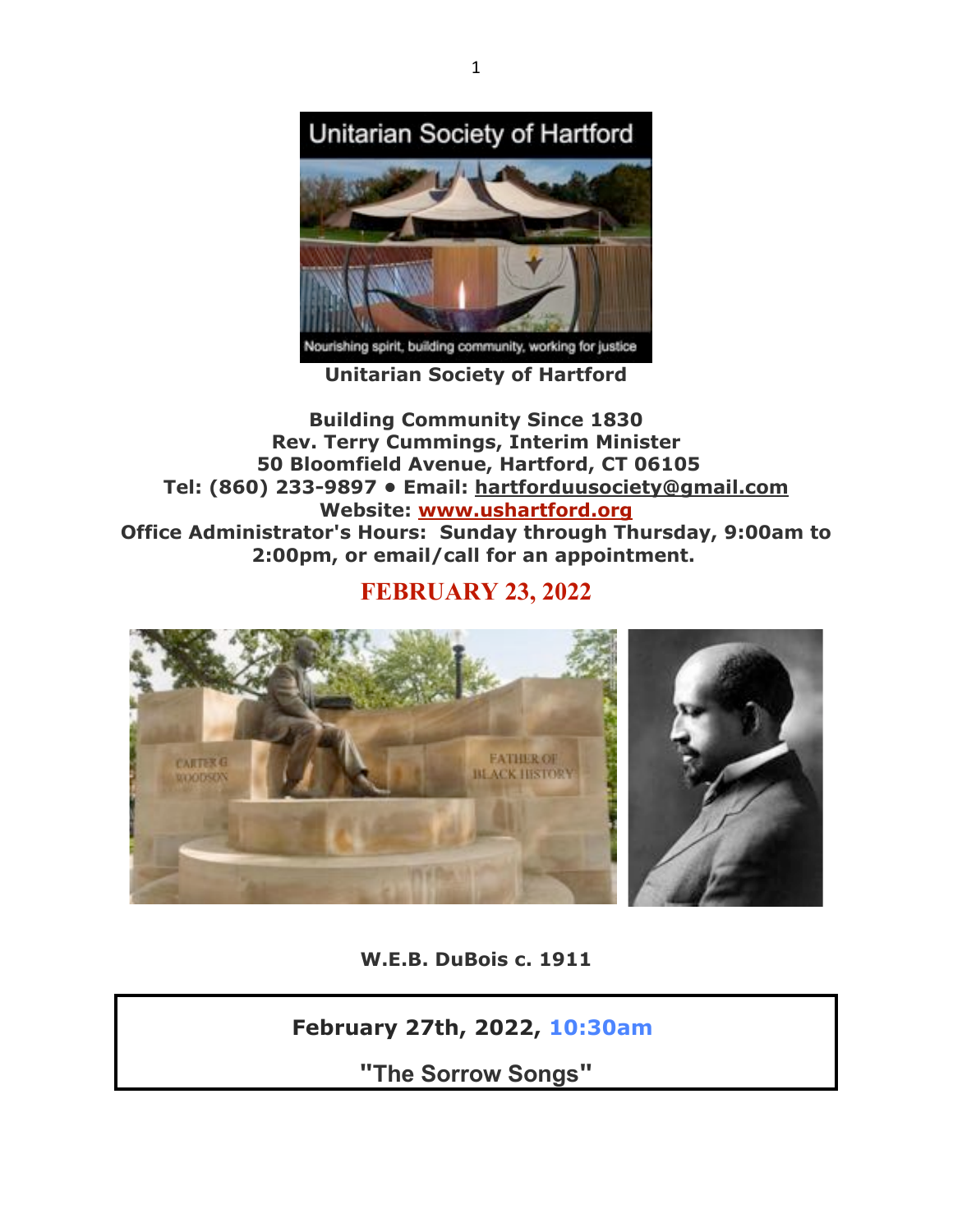*The Sorrow Songs***, Our final service of Black History Month will be dedicated to the life and work of W.E.B. DuBois, the pre-eminent black public intellectual of the 20th century.**

**Rev. Terry Cummings, Interim Minister**

**Sam Moffett, Director of Music Ministries Sue Smolski, Worship Associate Buffie, Zoom & Coffee Hour Hostess Diane Cadrain, Chancel Art 10:30am Hybrid Worship Service**

# **Join us in ZOOM HERE.**

#### **Closed captions are available. Meeting ID: 931 0388 7934 Passcode: 128493**

**11:30am - Fellowship Time will be immediately following services both in person and ZOOM**

> **You can also watch the Sunday service at https://vimeo.com/unitariansocietyhartford**

#### **Matters of the Heart**

On Sunday we will also make space for sharing "Matters of the Heart" with one another (often referred to as "Joys and Sorrows" in other congregations). We would love to hear about recent births of new family members, or share your sorrow at a recent bereavement, and lift up any meaningful life passages or events that you would like to share with others.

Here is how Matters of the Heart will be shared —

• Please send me an email with any Matters of the Heart that you

would like to share with the congregation by 9:30 a.m. on Sunday

(revterryush@gmail.com); or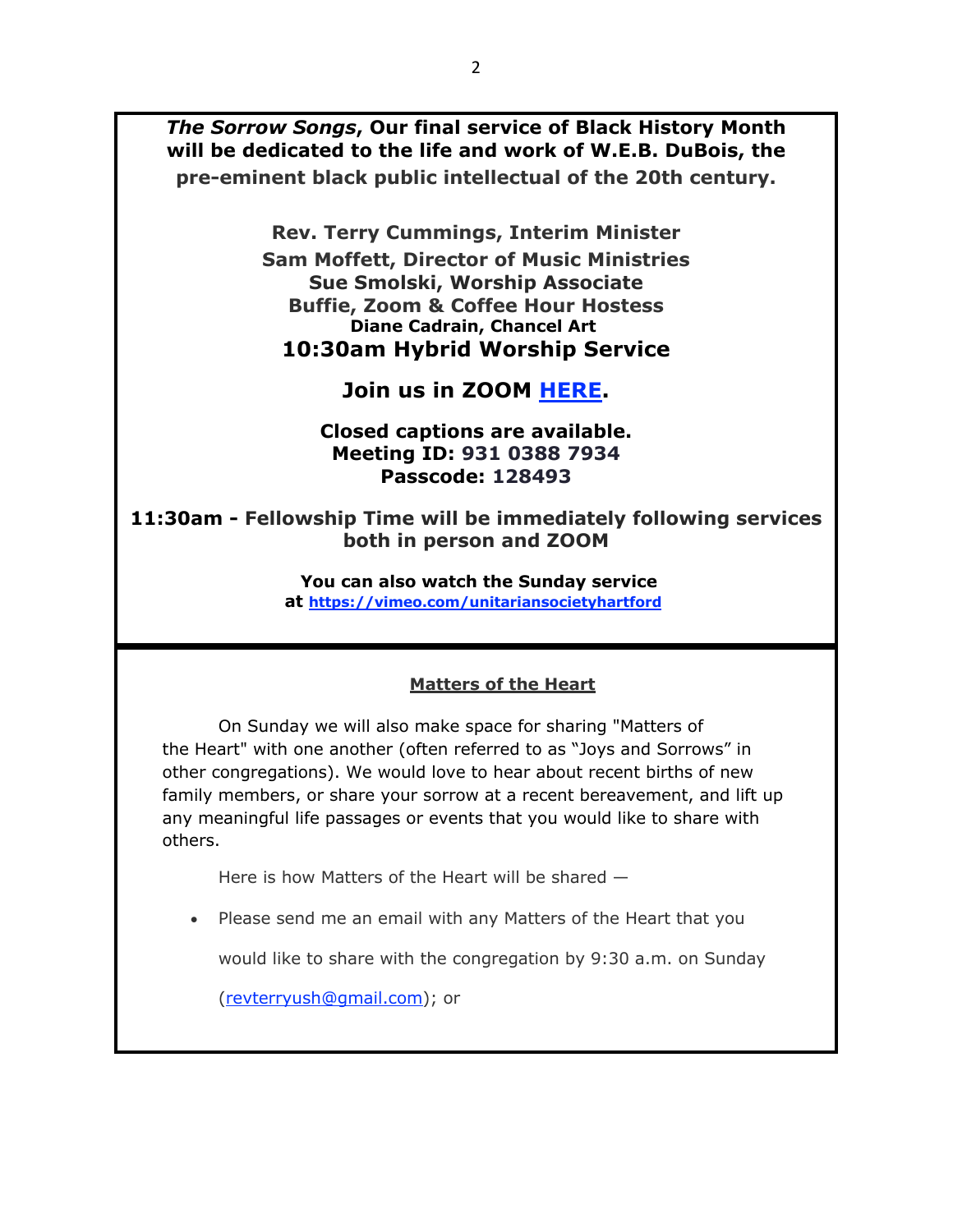• If you are attending the service in person, index cards and pencils

will be provided at the welcome table for you to write them down

when you arrive at the Meeting House; or

Write them in the chat if you are attending the service by Zoom.

I will share your Matters of the Heart from the pulpit immediately before our customary candle ritual. (Please do not share announcements about upcoming meetings or other events, as this will not be a time for general announcements.)

**In Faith, Reverend Terry**

#### **Transitions ~ ~**

I want to let you all know that I have given my resignation to Rev. Terry, to be effective Friday, March 11, 2022. My husband and I purchased a home in Florida this past fall and I have been fortunate enough to find full-time employment there, comparable to my situation in Connecticut. I will have spent nineteen years (almost to the day) at USH. I was not yet 40 years old when I arrived and will be leaving you just a couple of years shy of  $60 -$  "Oh The Places We've Been" together! The opportunity to work at USH



presented itself at just the right time in my life. I am grateful for the many wonderful people and experiences I have had at the Meeting House. Spending that much time in one place affords you the opportunity to witness the full cycle of things. I have done just that, and appreciate the opportunity.

I now find another opportunity presenting itself at just the right time in my life and so my time with you must come to an end. I think this provides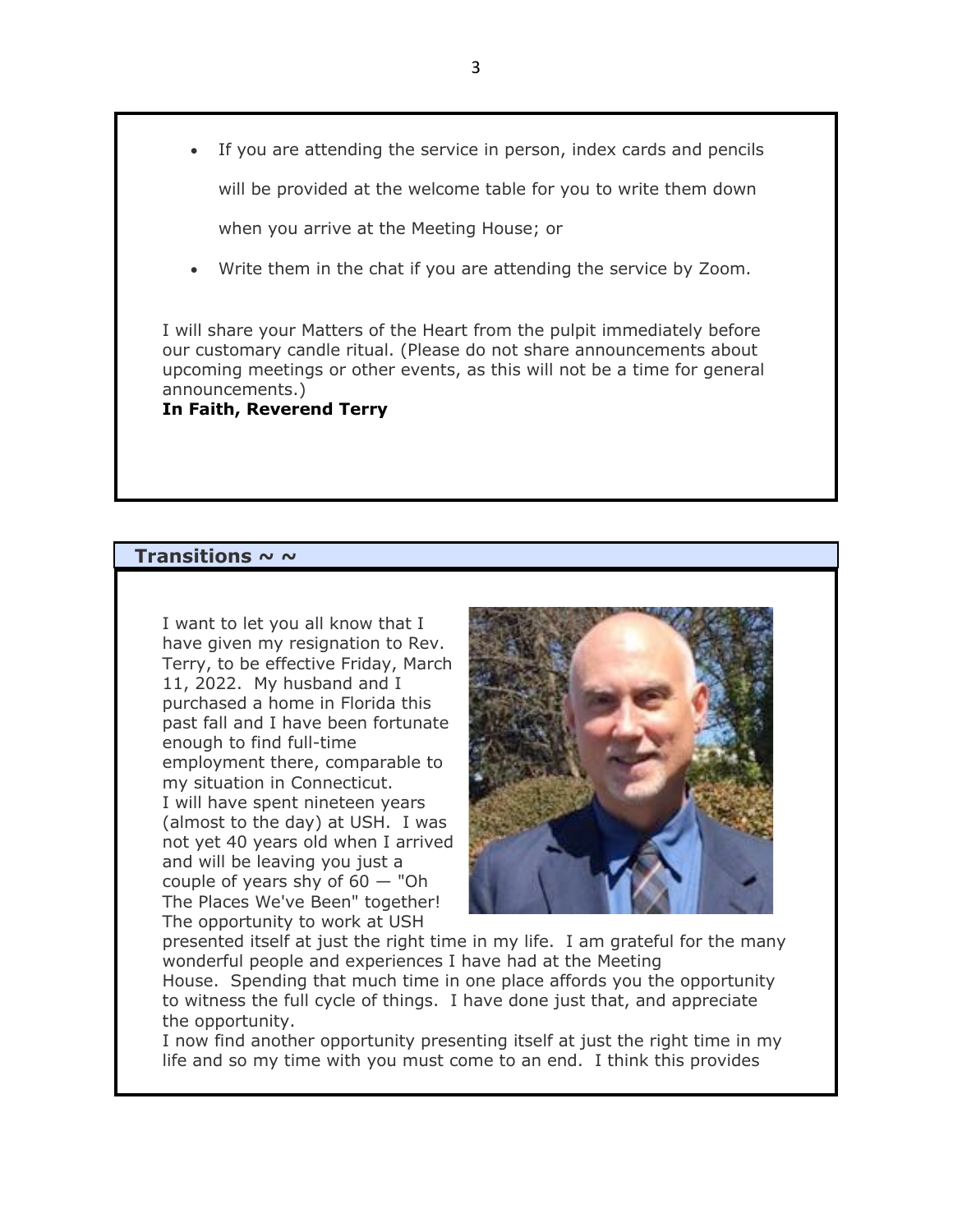you a wonderful opportunity to view things through a new set of eyes (those of Rev. Terry) and dream big dreams for a vibrant future. Fondly, Brian

**Brian Mullen, Bookkeeper, Unitarian Society of Hartford**

#### **Short-Term Volunteer Opportunity**

While we are sad that our long time bookkeeper (and formerly, office manager) Brian Mullen is leaving us, we are happy that he and his husband Steve now have the opportunity to enjoy the next phase of their lives in a warmer climate. If any members have a working knowledge of QuickBooks and are willing to volunteer a few hours per week to help USH while we look for Brian's successor, please reach out to Rev. Terry by email (revterryush@gmail.com), or Brian at brianmullenush@mail.com. We are looking at outsourcing our payroll to a payroll company, so this volunteer role will not require managing payroll.

#### **Did UU Know?**



#### **Ambulatory Luminaries**

Did you ever notice that the numerous rooms off the Ambulatory of our church are named after (you might have guessed) various Unitarian or Universalist luminaries? This is the third of several articles that will attempt to shine a light on who these Ambulatory Luminaries were and why they merit the honor of being named to these locations.

> **Faustus Socinus (1539-1604, Ambulatory Room 3)** *by Toni Gold*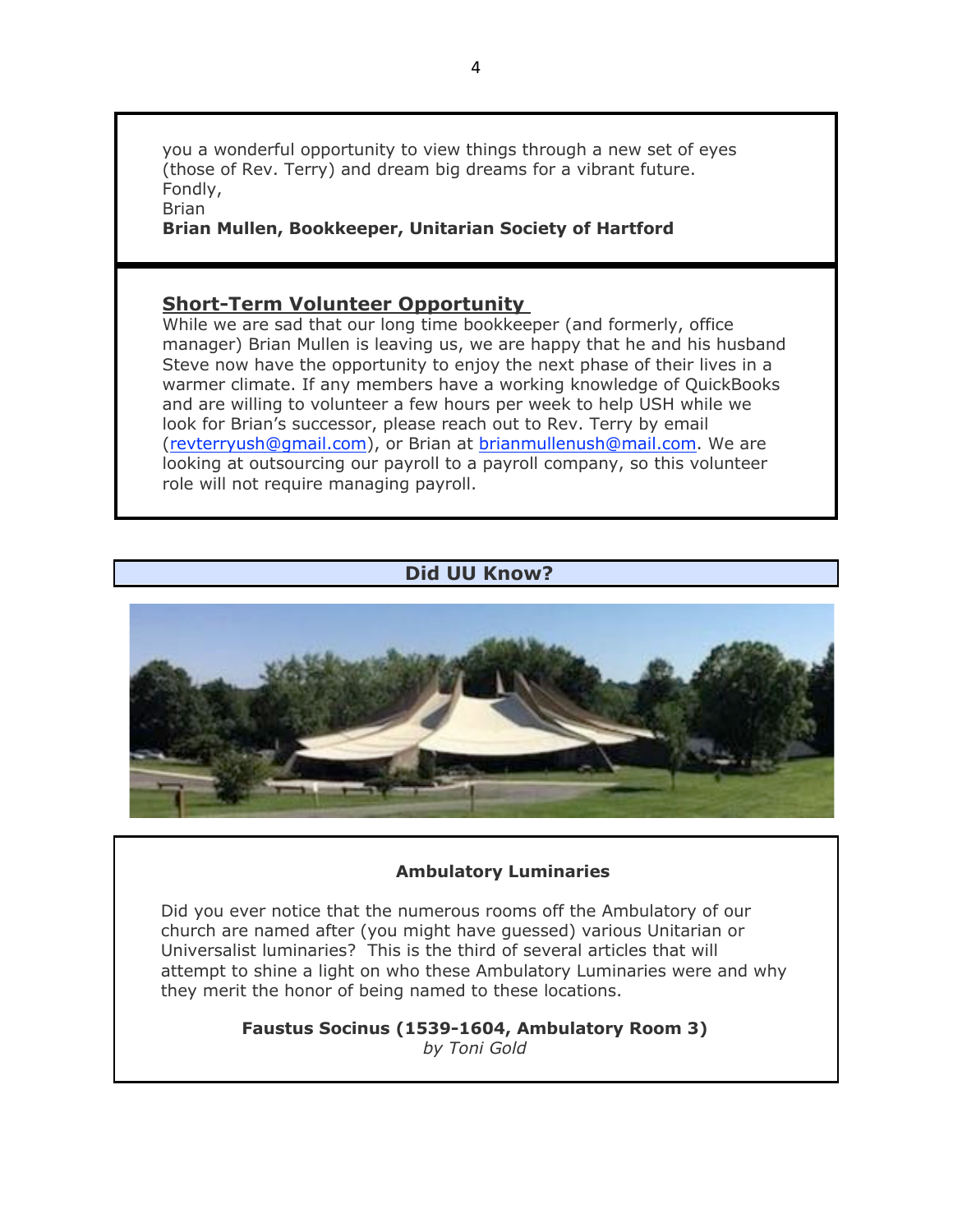Fausto Sozzini, or in Latin form Faustus Socinus, the next of our ambulatory luminaries, was an Italian theologian and the founder of the non-trinitarian Christian belief system known as Socinianism. He was born in 1539 to a wealthy Italian family; the Protestant Reformation, including the ideas of Martin Luther and John Calvin, was in full flower as he grew up. At the age of 22 Socinus was already formulating a more radical Protestant theology, asserting that Jesus was not essentially divine  $-$  in other words, that he was not born both God and Man.

Socinus' uncle Laelio Sozzini was also involved in the movement, called the Radical Reformation, and influenced him immeasurably. Laelio learned Greek and Hebrew so he could read the Bible in the original, and found that much of the Roman Catholic Church's doctrine was directly contradictory to scripture.

While Socinus and his followers believed in miracles such as the virgin birth, they also said that religion should not contradict natural reason, or what we would today call scientific understanding. The rise of such beliefs in Europe, of which Socinus was an early pioneer, led to what today we call the Enlightenment, and the philosophy of Hobbes, Locke, and Hume. Socinus' ideas also had considerable influence over Isaac Newton who, upon his death, was found to have many Socinian books in his library, four of them written by Socinus himself. The spirit of the Enlightenment played a large part in the formation of the American experiment in selfgovernment, in the rule of reason and law, and the separation of church and state.

Socinus traveled to Transylvania, where there were many who had rejected the idea of the Trinity. The interchange between Socinus and the Transylvanian anti-trinitarians is one of the principal threads in the development of modern-day Unitarianism.

Socinus left Transylvania for Poland in 1579, where there were many others of like mind; he remained in Poland until his death in 1604. He was a major influence on the development of the Polish Brethren, a dissenting church which forms another thread in the development of a non-supernatural way of participating in the Christian faith. Unlike Servetus and Francis, he did not die a martyr.

Articles, full or continued, are found in their entirety here: Did UU Know?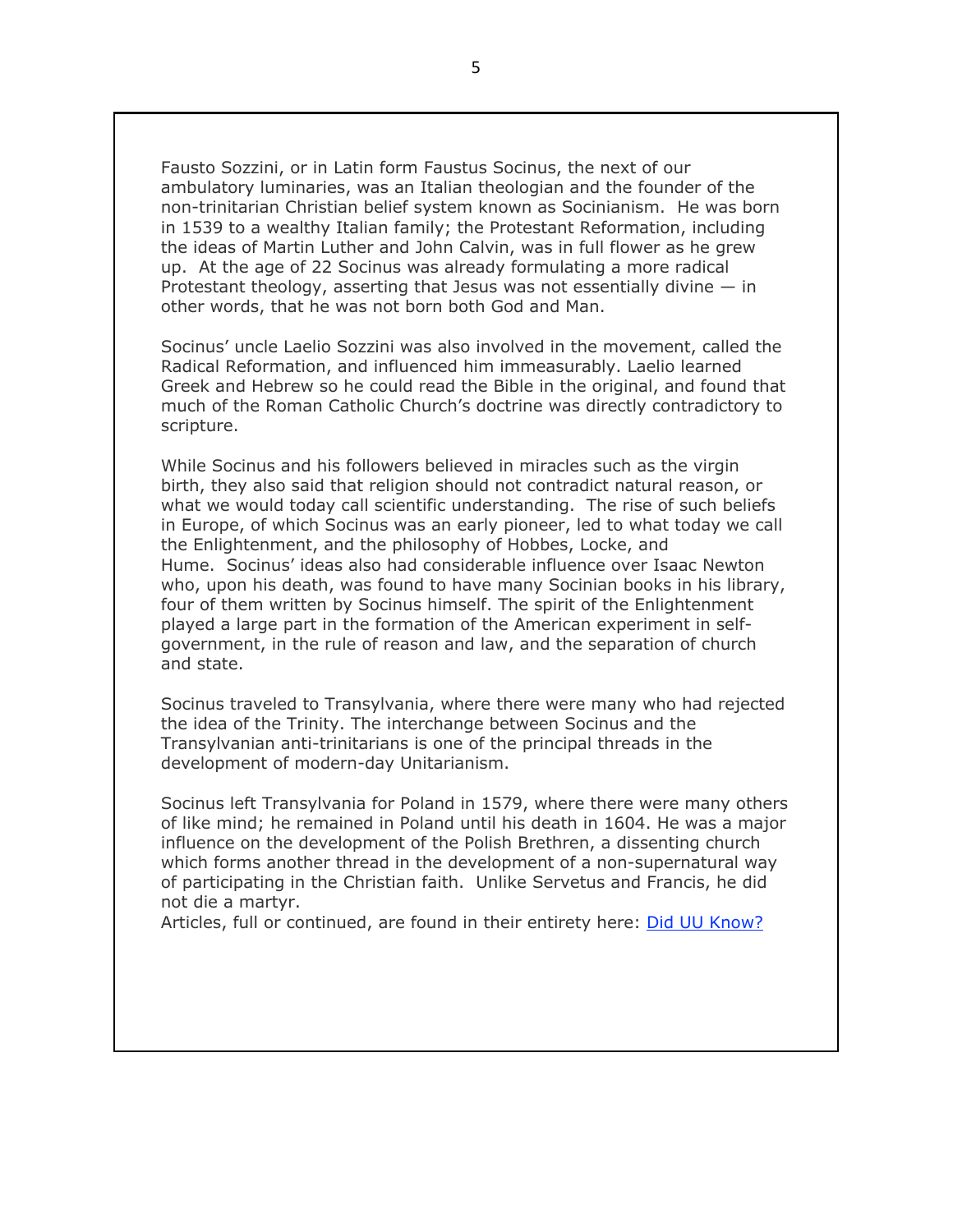### **USH Community & Business**

#### **News from the Board**

At the February 8th board meeting, the Board voted unanimously to postpone any search for a settled minister for at least one year. Thus, the search will not begin before March, 2023.

Among our various options for when Rev. Terry's contract expires, in 2023, are these: extending Rev. Terry's contract by one year; hiring another interim minister for a one or two year term; hiring a contract minister for one year; or hiring a developmental minister for a period that would likely last between four and seven years. These, with possibly some lessfrequently-employed alternatives, will be examined and discussed in coming months.

Our desire, and intent, is that this be a transparent and inclusive process. We welcome your input, your observations, your counsel, your energy. For now, if you are interested in familiarizing yourself with the UUA's guidance on ministerial transitions, there's a wealth of material at: www.uua.org/transitions

# **The next Board meeting is March 8, at 6:30pm, via Zoom.**

|         |    |  | THU |    |   |
|---------|----|--|-----|----|---|
|         |    |  |     | 11 | ш |
|         |    |  | D   |    |   |
|         | и  |  |     |    |   |
| $^{10}$ | 34 |  |     |    |   |

**USH Calendar of Events for February 2022 can be viewed HERE. Please contact Buffie with any questions or concerns.**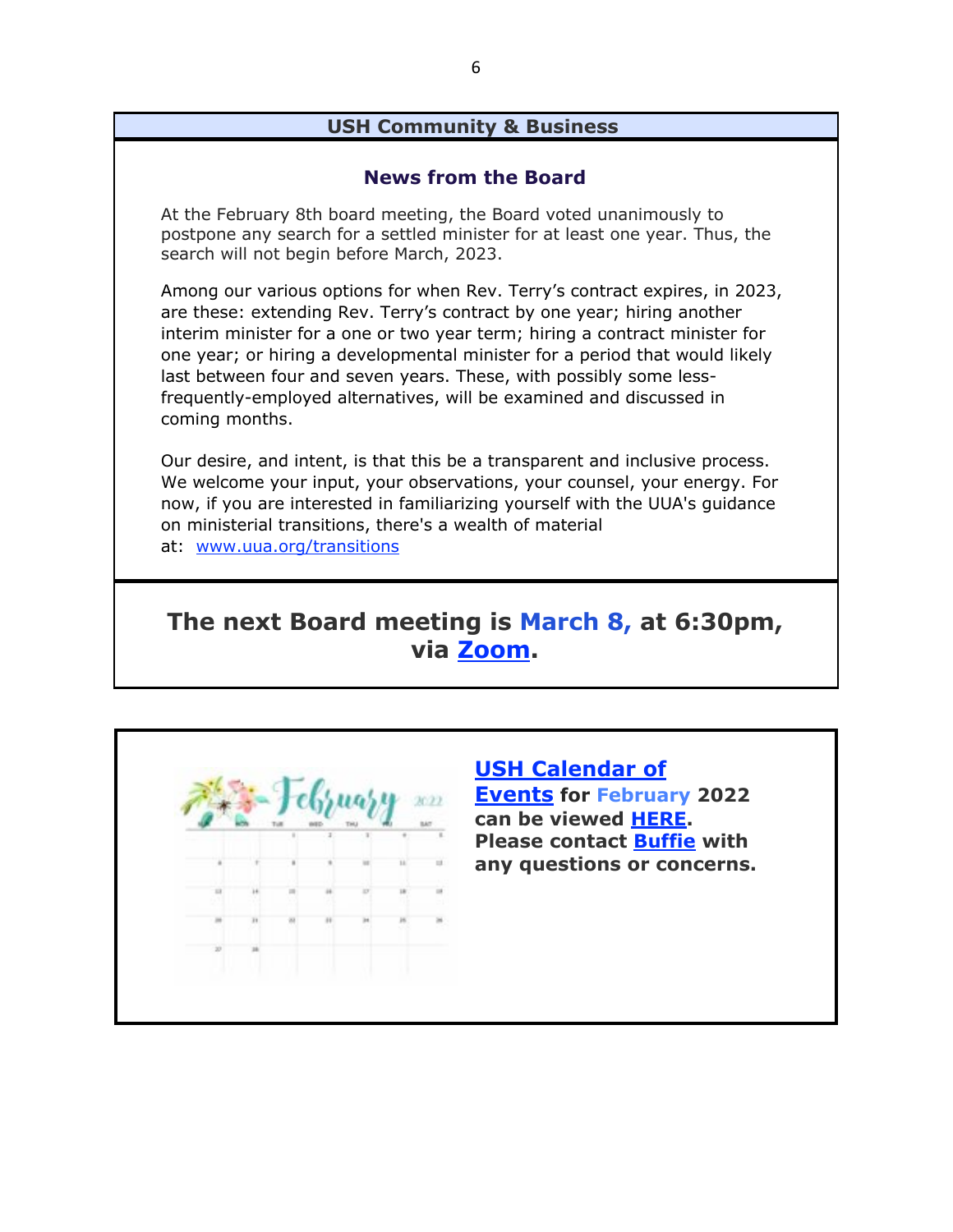# Announcing *UU SpiritLife Conversations*



*UU SpiritLife Conversations* is a series of monthly facilitated zoom conversations on spiritual topics offered on the fourth Saturday mornings through May, 9 – 10:30 AM. *UU SpiritLife Conversations* is open to all members of the three Hartford area UU churches on a dropin basis – you don't need to register or commit to the whole series. The topic for Feb. 26 will be

*John Shelby Spong on Being A Mystic*, facilitated by Dave Gonci. Please go to uuspiritlife.org and click the program title to access an article to read before this session. Questions can be directed to Judy Robbins at judyrobb2@gmail.com.

# **Social Justice News**

#### *Message from hawkwing's director, Rochelle Ripley —*

We are grateful that you have selected *hawkwing* to receive your February donations. It has been a long two years for all of us, including challenges on the Reservation. We were able to ship two semi loads during 2021 and it was a great help to the Tribe. It included knitted goods from local donors as well as toys and other items. Through our partnership with Amazon we could provide personal care items, household goods, clothing, and much more. We distributed holiday gifts through the schools and Head Start to some 1,850 children. Our partnership with Amazon is simply amazing — we receive nearly one million dollars worth of new items. It is enough that this year we are planning to open a local distribution site for those in need in the Greater Hartford area. The concept is a "Free Store" where people can "shop" for free and select needed items. The one on the Reservation is named Wawokiye Tipi (The House of Generosity) and the local one will be Wawokiye Tipi 2. We will be looking for lots of volunteers for this expanded program and we need donated or very low cost space (about 2,000 square feet). So if you know of space and if you or your teens would like to volunteer, there will be plenty to do and we will need many hands. The pandemic hit the Reservation hard. Given the pre-existing health challenges and wide distrust of "government" programs, COVID spread rapidly and there were many deaths despite all efforts. We missed our annual summer trip and we are judging whether we can make a trip in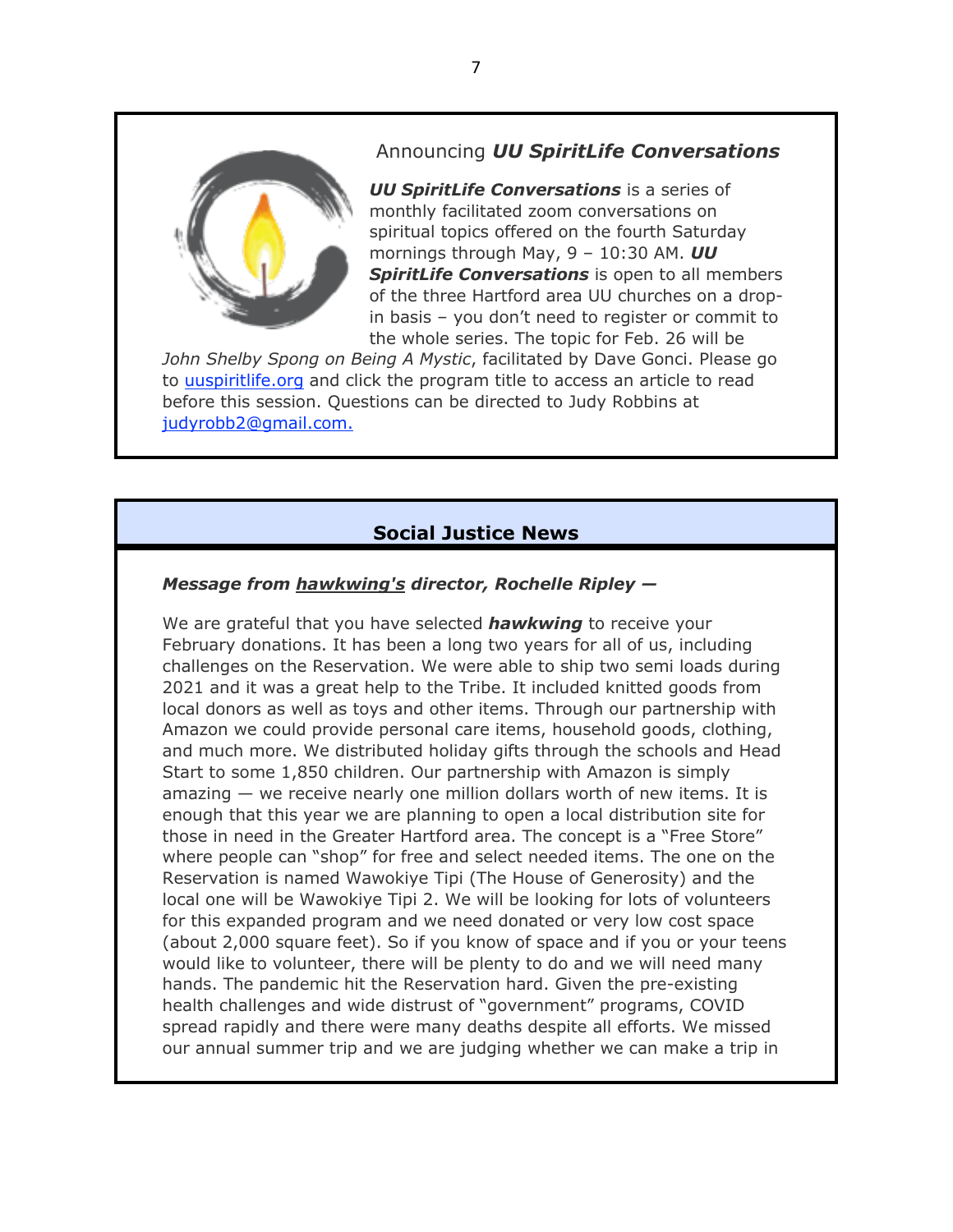the late summer this year. We are grateful for your continuing generosity and caring.

Peace, Rochelle

#### **Please hold** *hawkwing* **in your thoughts and heart, and donate generously on February 27.**

#### *Continuing the Conversation: Compassionate Choice for the Terminally Ill*

Several years ago USH sponsored a series of conversations centering on medical assistance in dying for terminally ill individuals seeking choice and control as they approached the end of their lives. A desire was expressed to see, in Connecticut, legislation similar to Oregon's pioneering Death With Dignity law. Now, about a decade later, such a bill is coming before the Connecticut State Legislature and, if passed, will grant a right of choice in dying. Hearings at the Capitol have been scheduled for February 23rd (today), but you can still register viewpoints with your elected representatives by contacting them directly, to comment on **SB 88.**



## *Youth Group Soup Crew Returns*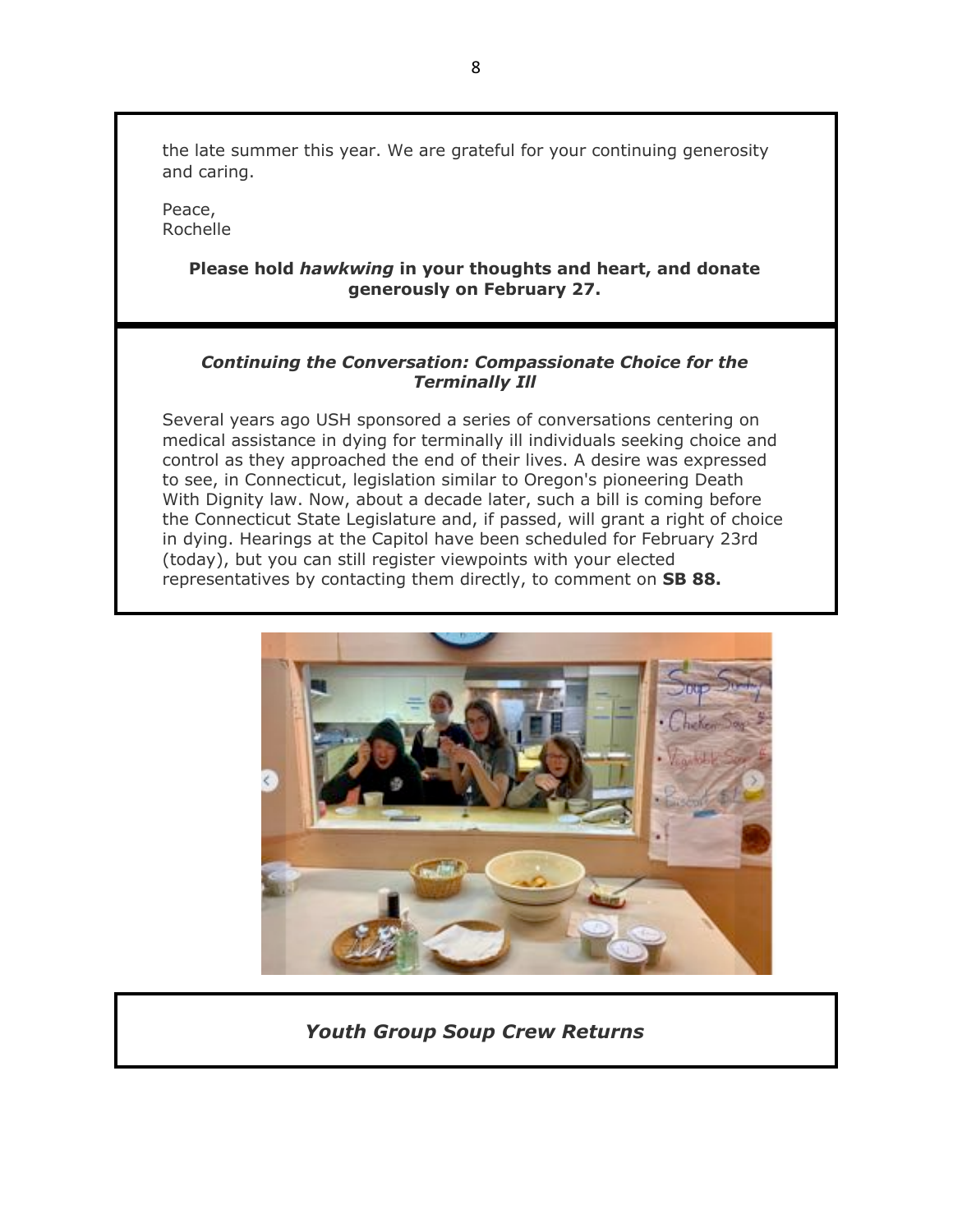There were 4 teenagers (plus John Bengtson and Annie Witzler) chopping up dozens of pounds of produce last Sunday. The aroma filled the sanctuary, enticing folks downstairs for soup and biscuits at coffee hour. Sales were brisk, even though the crowd was sparse. Our soup purchases enable the group to continue supplying two local organizations with tasty, nutritious soup each month. This month, 4 gallons were given to Church Street Eats and 8 gallons to South Park Inn. Well done, all!

# **Meeting House Presents**

Meeting House Presents **Save the Dates!**

\$20 general admission and \$14 for students with ID **Mad Agnes** Friday, Apr. 22, 2022 **Seán Heely and Beth Patterson** Friday, May 13 , 2022 **Susan Werner** concert **Saturday, April 30, 2022** This special Meeting House Presents Saturday concert is not included with season tickets, but season ticket holders get a \$5 discount. Ticket price \$25.

# **Programs for Adults and Families**

## **Adult Programs**

**The USH Book Club: Meets monthly, on the 2nd Thursday, 2:30 – 4:30 pm, via Zoom. All adults in the USH community are welcome. Please contact Ginny Allen at fiddlenurse1@gmail.com if you'd like more information or if you want to join. An email with Zoom link will be sent a day or two before the meeting.**

#### **Book Selections 2022**

March 10- Finding Higher Ground: An Adaption in the Age of Warming- Amy Seidel Apr 14- First Friends:The Powerful Unsung (and Unelected) People Who Shaped Our Presidents- Gary Ginsberg

May 12- The Extended Mind:Thinking Outside Your Brain-Anne Murphy Paul

June 9- The Hellfire Club- Jay Tapper

July 14- Hamnet- Maggie O'Farrell

Aug 11- The Vanishing Half - Brit Bennett

#### **20's/30's Group: If you would like to join, please email Tara Cote at tcote11@gmail.com.**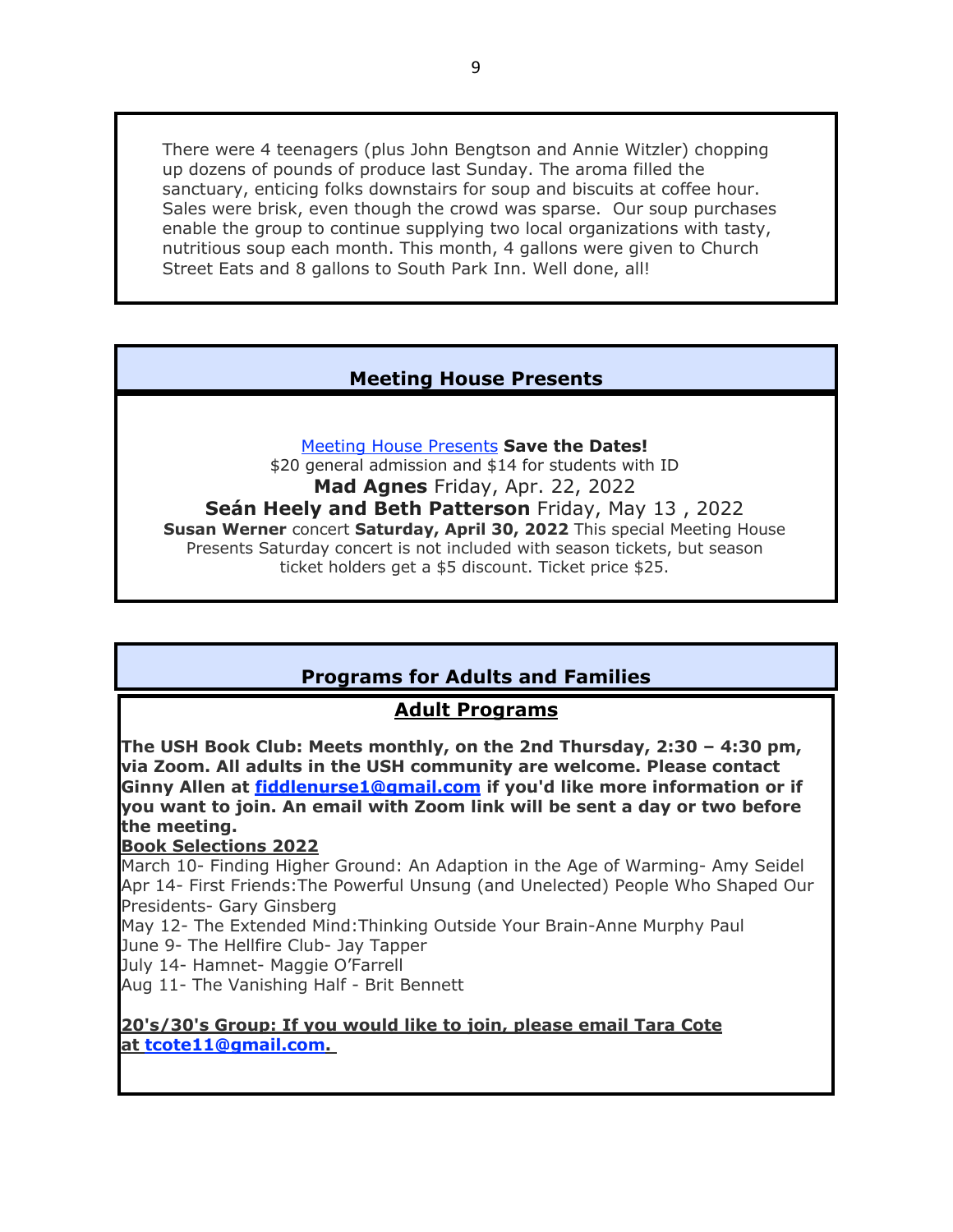#### **Disability Support Group:**

This group meets on line the first Saturday of each month at 10 a..m. The zoom link is sent a few days prior to the meeting. In this group participants discuss the challenges of physical disability (chronic illness, chronic pain, impaired senses, impaired mobility) and emotional pain (loss, mental illness) and the stresses of caretaking a loved one. What is said in the group stays in the group.

Email **Gloria Bent** for more information at bentgloria@gmail.com **or call at 860 904-7768.**

#### **Caring Network**

**From the USH Caring Network:** Please inform the Caring Network of needs, or volunteer your services. If you know of any member or friend experiencing some difficulty, please contact **Janice Newton** at **janicecnewton@gmail.com** or any member of the Caring Network so we can provide some assistance. A wide range of community services is also available to those in need by calling the Community Info Line at 211.

**Your 2021-2022 USH Board of Directors Rob Spector: President Eve Pech: President-Elect Bob Hewey: Treasurer Sarah Harmon McKenzie: Secretary Peter Meny: Spiritual Life Council Chair Jon Covault: Administration Council Chair Dana Donovan: Social Justice Council Chair Tina Davies: Community Within Council Chair Rev. Terry Cummings, Interim Minister (ex-officio)**

The latest financial reports for **FY Nov-Dec 2021** have been posted, click **HERE** to view.

The Board Meeting minutes for **December 2021** have been posted. To view the USH Directory, Reports, meeting minutes and other church business information online, click HERE. Contact Buffie Pinney at hartforduusociety@gmail.com for the username and password.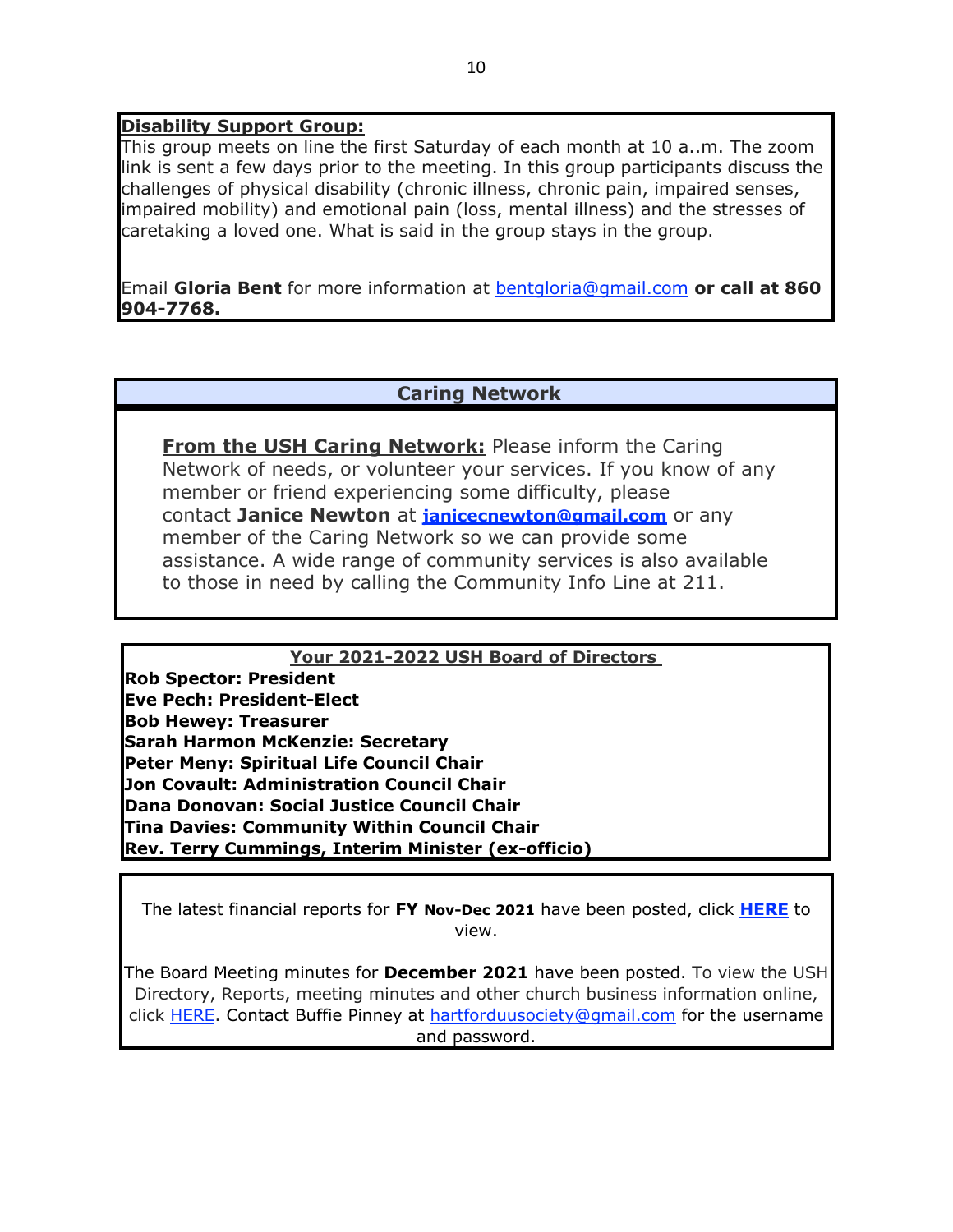**Missed Last Week's Enews? Click Below:**

**http://www.ushartford.org/nourishing-spirit/newsletters/ See Articles and News for USH and the Surrounding Area you may have missed or find a link to the USH Facebook Page HERE.**

**Please consult our Online Calendar regularly for all upcoming events coordinated by the**

**Unitarian Society of Hartford: www.ushartford.org/events/ To submit a Calendar Request (also for an online USH Zoom Room gathering) click HERE.**

**To read the USH Blog click HERE.**

**E-News Contributors please take note: The deadline for USH E-News submissions is** *Tuesday at 12 Noon***. Please include the dates that your submission should be included in the 'Subject' field.**

**USH Staff:**

http://www.ushartford.org/about-us/staff/

Rev. Terry Cummings, Interim Minister revterryush@gmail.com | 860-233-9897 ext. 103

Sam Moffett, Director of Music Ministries smoffettuu@gmail.com | 860-233-9897 ext. 108

Buffie Pinney, Office Administrator & Building Rentals hartforduusociety@gmail.com | 860-233-9897 ext. 100

Brian Mullen, Bookkeeper - Office or Phone by Appointment brianmullenush@gmail.com 860-233-9897 ext. 102

#### **News from Buffie's Desk**



Please contact our Office Administrator, **Buffie Pinney**, with any administrative questions or concerns. Buffie is working Sunday through Thursday from 9am-2pm. Please email at her at hartforduusociety@gmail.com. **Buffie is** *always* **happy to hear from you!**